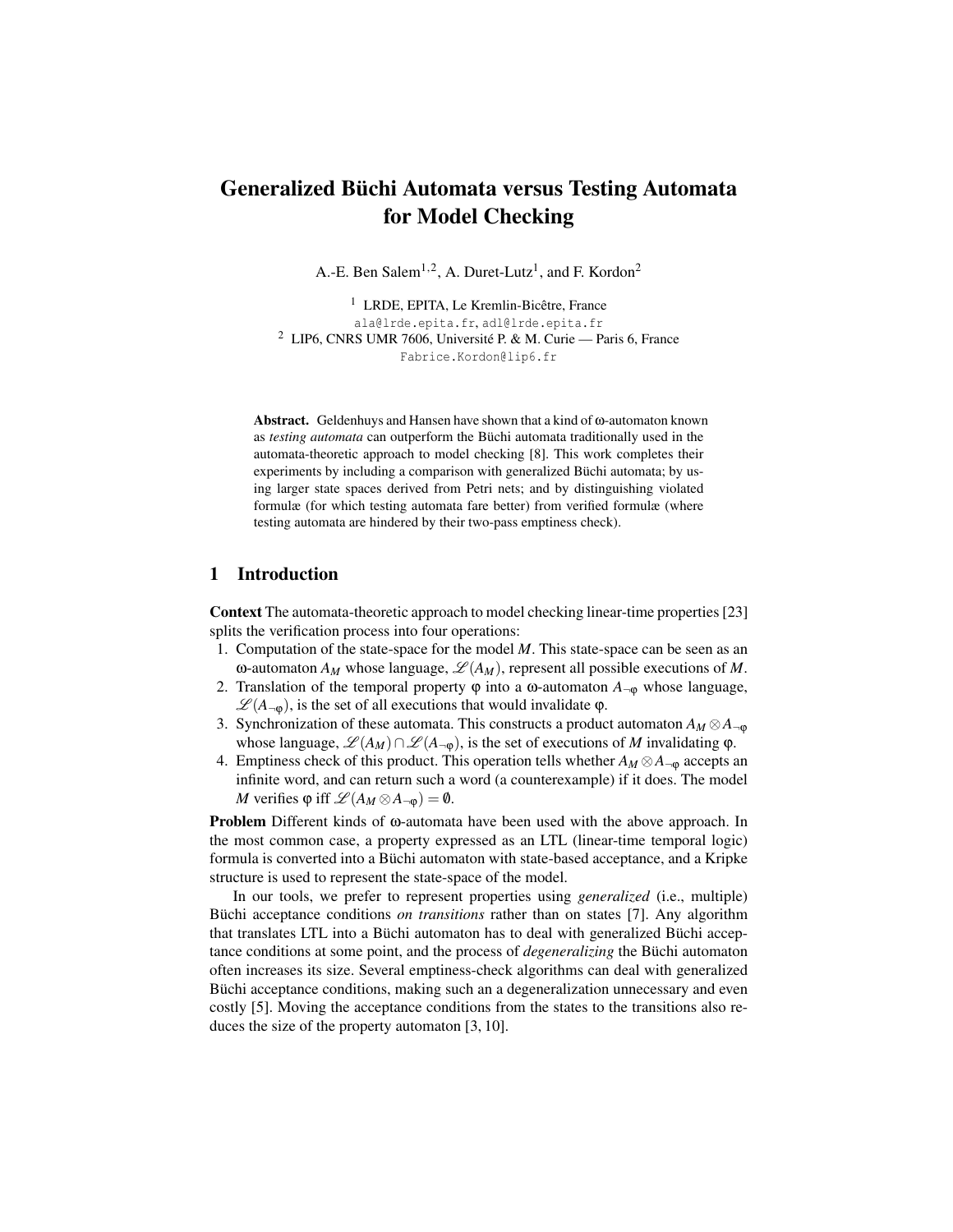Unfortunately, having a smaller property automaton  $A_{\neg \phi}$  does not always imply that the product with the model  $(A_M \otimes A_{\neg \phi})$  will be smaller, and it is the size of this product that really affects the efficiency of the model checking. Instead of targeting smaller property automata, some people have attempted to build automata that are *more deterministic* [21]; however even this does not guarantee the product to be smaller.

Hansen et al. [11] introduced a new kind of ω-automaton called *Testing Automaton*. These automata are less expressive than Büchi automata since are tailored to represent *stuttering-insensitive* properties (such as any LTL property that does not use the X operator). Also they are often a lot larger than their equivalent Büchi automaton, but surprisingly their good determinism often lead to a smaller product. The reasons why and the conditions under which testing automata perform better are still mysterious [8].

Objectives The objective of this paper is to evaluate efficiency of LTL model checking with these three kinds of ω-automata: classical Büchi Automata (BA), Transition-based Generalized Büchi automata (TGBA), and Testing Automata (TA). Our main motivation is to try to establish some rough rules to choose automatically and *a priori* the technique that seems most suitable to check a given *stuttering-insensitive* property on a given model. This is of interest when a tool offers the choice of several techniques, which is the case for our model checker Spot [16].

Contents Section 2 provides a brief summary of the three ω-automaton and pointers to their associated operations for model checking. Then section 3 reports our experimentation procedure and its results before a discussion in section 4.

## 2 Presentation of the three Approaches

Let *AP* designate the set of *atomic proposition* of the model that we might want to use to build a linear-time property. Any state of the model can be labeled by a valuation of these atomic propositions. We denote by  $K = 2^{AP}$  the set of these valuations. For instance if  $AP = \{a, b\}$ , then  $K = 2^{AP} = \{\bar{a}\bar{b}, \bar{a}b, \bar{a}b, \bar{a}b\}$ . An execution of the model is simply an infinite sequence of such valuations, i.e., an element from *K* <sup>ω</sup>. A property can be seen as a set of sequences, i.e. a subset of *K* ω.

This section presents the three kinds of automata we compare in this paper: Transitions-based Generalized Büchi Automata, Büchi Automata and Testing Automata. For all of them, we explain how they recognize subsets of  $K^{\omega}$  to show their differences. We do not detail the actual operations that must be performed to model check a system which each approach because this has already been done in other works.



Fig. 1: (a) A TGBA with acceptance conditions  $F = \{ \bullet, \circ \}$  recognizing the LTL property  $\varphi = G F a \wedge G F b$ . (b) A TGBA with  $F = \{\circ\}$  recognizing the LTL property  $a \cup G b$ .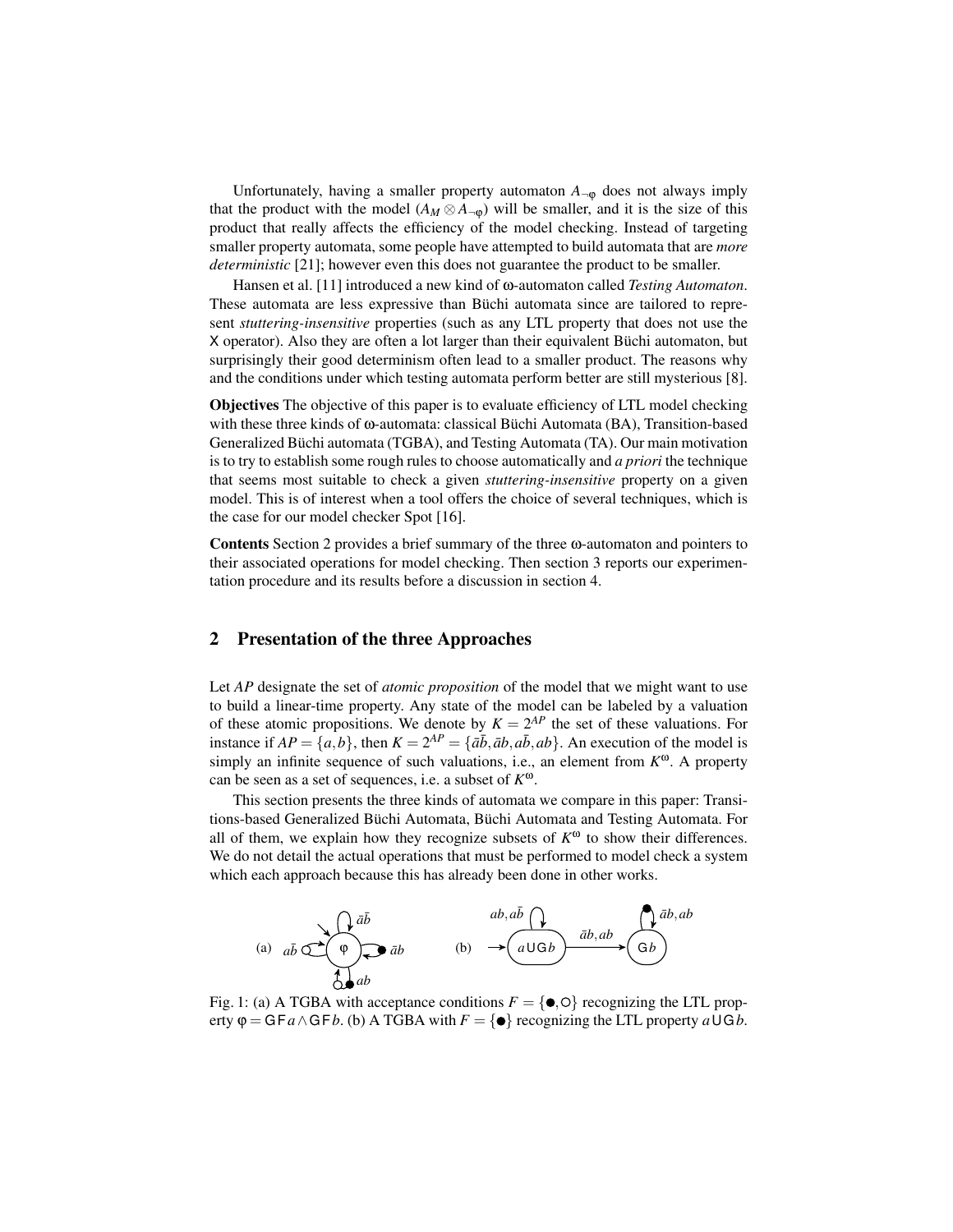#### 2.1 Transition-based Generalized Büchi Automata

A Transition-based Generalized Büchi Automata (TGBA) [10] over an alphabet  $K =$ 2 *AP* is an ω-automaton where transitions are labeled by letters from *K* and some acceptance conditions. In our context, the TGBA represents the LTL property to verify.

**Definition 1** *A TGBA can be formally represented by a tuple*  $G = \langle S, I, R, F \rangle$  *where:* 

- *S is finite set of states,*
- *I* ⊆ *S is the set of initial states,*
- *F is a finite set of acceptance conditions,*
- $-R \subseteq S \times 2^K \times 2^F \times S$  is the transition relation, where each element  $(s_i, K_i, F_i, d_i)$ *represents a transition from state s<sup>i</sup> to state d<sup>i</sup> labeled by the non-empty set of letters K<sup>i</sup> , and the set of acceptance conditions F<sup>i</sup> .*

*An execution*  $w = k_0 k_1 k_2 ... \in K^{\omega}$  is accepted by G if there exists an infinite path  $(s_0, K_0, F_0, s_1)(s_1, K_1, F_1, s_2)(s_2, K_2, F_2, s_3)\ldots \in R^{\omega}$  where:

- $-$  *s*<sub>0</sub> ∈ *I*, and  $\forall i$  ∈ **N**,  $k_i$  ∈  $K_i$  ⊆  $K$  (the execution is recognized by the path),
- $\forall f \in F, \forall i \in \mathbb{N}, \exists j \ge i, f \in F_j$  (each acceptance condition is visited infinitely often).

Fig. 1 shows two examples of TGBA: one deterministic TGBA derived from the LTL formula G F*a*∧ G F*b*, and one non-deterministic TGBA derived from *a*UG*b*. The LTL formulæ that label states represent the property accepted starting from this state of the automaton: they are shown for the reader's convenience but not used for model checking. As can be inferred from Fig. 1(a), an LTL formula such as  $\bigwedge_{i=1}^{n} G F p_i$  can be represented by a one-state deterministic TGBA with *n* acceptance conditions.

Model checking using TGBA When doing model checking with TGBA the two important operations are the translation of the linear-time property  $\varphi$  into a TGBA  $A_{\neg \varphi}$  and the emptiness check of the product  $A_M \otimes A_{\neg \phi}$ . We know of at least four algorithms that purposedly translate LTL formulæ into TGBA [10, 3, 4, 22]. The one we use is based on Couvreur's LTL translation algorithm [3].

Testing a TGBA for emptiness amounts to the search of a strongly connected component that contains at least one occurrence of each acceptance condition. It can be done in two different way: either with a variation of Tarjan or Dijkstra algorithm [3] or using several nested depth-first searches to save some memory [22]. The latter proved to be slower [5], so we are using Couvreur's SCC-based emptiness check algorithm [3]. Another advantage of the SCC-based algorithm is that their complexity does not depend on the number of acceptance conditions.

#### 2.2 Büchi Automata

A Büchi Automaton (BA) has only one acceptance condition that is state-based.

**Definition 2** A BA over the alphabet  $K = 2^{AP}$  is a tuple  $B = \langle S, I, R, F \rangle$  where:

- *S is a set of finite set states,*
- *I* ⊆ *S is the set of initial states,*
- *F* ⊆ *S is a finite set of acceptance states,*
- *R* ⊆ *S*×2 *<sup>K</sup>* ×*S is the transition relation where each transition is labeled by a set of letters of K.*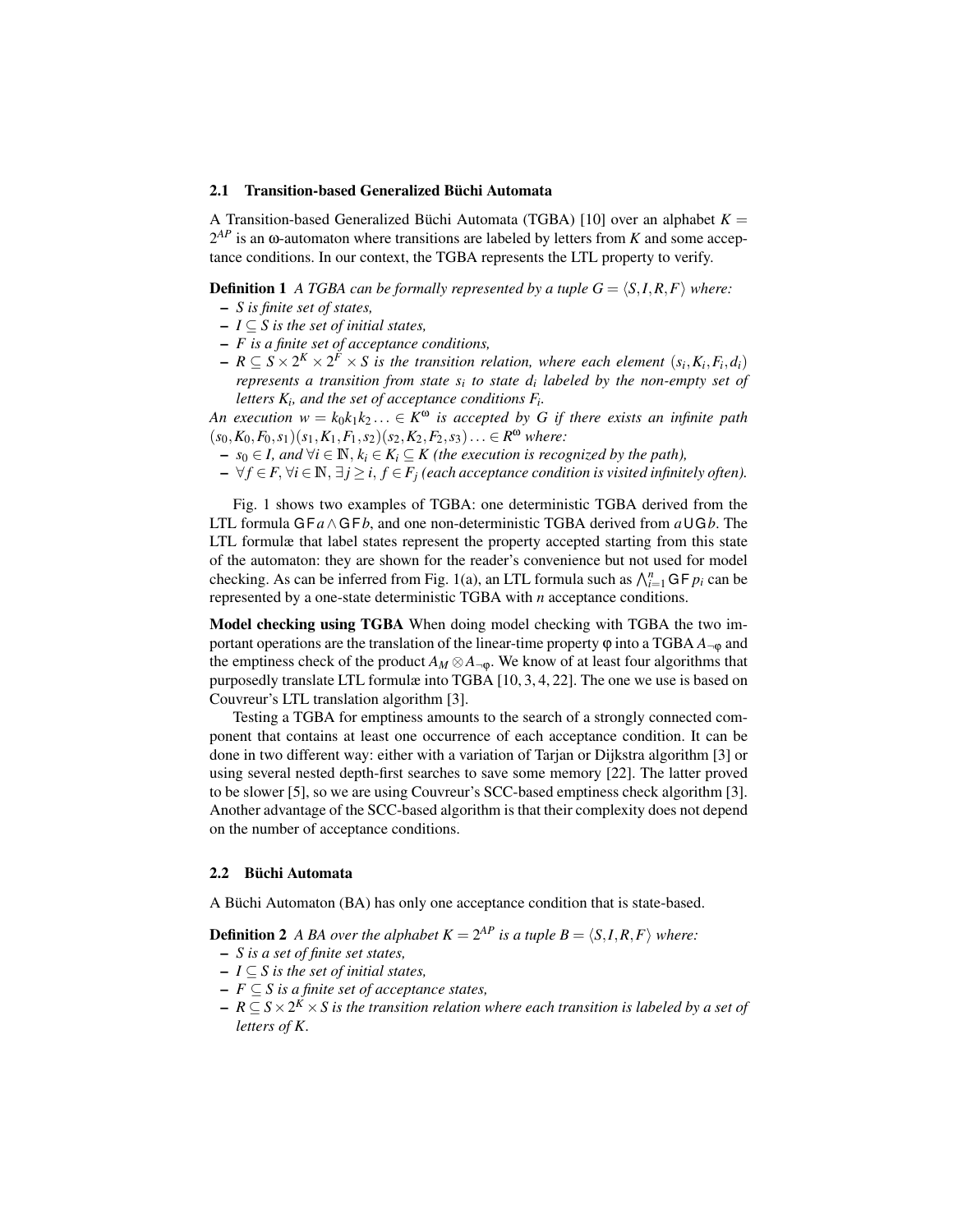*An execution*  $w = k_0 k_1 k_2 ... \in K^{\omega}$  is accepted by B if there exists an infinite path  $(s_0, K_0, s_1)(s_1, K_1, s_2)(s_2, K_2, s_3) \ldots \in R^{\omega}$  *such that:* 

- $-$  *s*<sub>0</sub> ∈ *I*, and  $\forall i$  ∈  $\mathbb{N}, k_i$  ∈  $K_i$  (the execution is recognized by the path),
- $-$  ∀*i* ∈  $\mathbb{N}, \exists j \ge i, s_j \in F$  (at least one acceptance state is visited infinitely often).

Model checking using BA A BA can be obtained from a TGBA by a procedure known as *degeneralization* [3, 10]. In a worst case, a TGBA with *s* states and *n* acceptance conditions will be degeneralized into a BA with  $s \times (n+1)$  states (and one acceptance condition). This is what we do in our experiments. Alternatives include the translation of the property into a *state-based* generalized automaton which can then also be degeneralized, or the translation of the property into an alternating Büchi automaton that is then converted into a BA using the Miyano-Hayashi construction [15].

The emptiness check algorithms that can deal with TGBA will also work on BA (a BA can be seen as a TGBA by pushing the acceptance conditions on the transition leaving acceptance states). But it can also be done using two nested depth-first searches. The comparison of these different emptiness checks has raised many studies [9, 20, 5].

Fig. 2 shows the same properties as Fig. 1, but expressed as Büchi automata. The automaton from Fig. 2(a) was built by degeneralizing the TGBA from Fig. 1(a). The worst case of the degeneralization occurred here, since the TGBA with 1 state and *n* acceptance conditions was degeneralized into a BA with  $n + 1$  states. It is known that no BA with less than  $n+1$  states can recognize the property  $\bigwedge_{i=1}^{n} GF p_i$  so this Büchi automaton is optimal [2]. The property  $a \cup Gb$ , on the other hand, is easier to express: the BA has the same size as the TGBA.



Fig. 2: Two example BA, with acceptance states shown as double circles. (a) A BA for the LTL property  $\varphi = GFa \wedge GFb$  obtained by degeneralizing the TGBA for Fig. 1(a). (b) A BA for the LTL property *a*UG*b*.

#### 2.3 Testing Automata

A property, i.e., a set of infinite sequences  $P \subseteq K^{\omega}$ , is *stuttering-insensitive* iff any sequence  $k_0k_1k_2... \in \mathcal{P}$  remains in  $\mathcal P$  after repeating any valuation  $k_i$ . In other words, *P* is stuttering-insensitive iff

$$
k_0k_1k_2\ldots\in\mathcal{P}\iff k_0^{i_0}k_1^{i_1}k_2^{i_2}\ldots\in\mathcal{P}\text{ for any }i_0>0,i_1>0\ldots
$$

It is well known that any  $LTL\ X$  formula (i.e. an LTL formula that does not use the X operator) describes a stuttering-insensitive property. (It is possible to build some stuttering-insensitive LTL formulæ using the X operator [6].)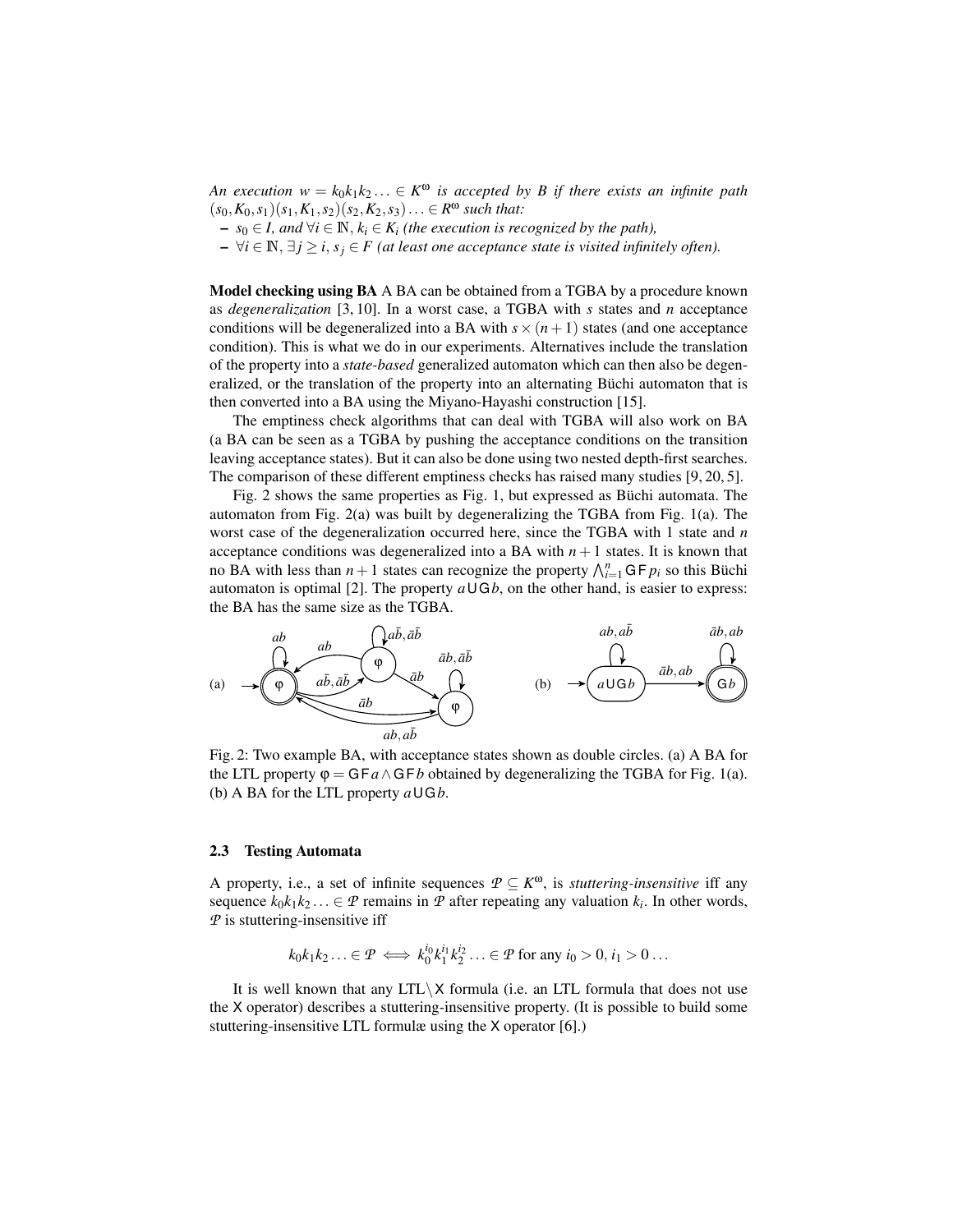Testing Automata (TA) were introduced by Hansen et al. [11] to represent stutteringinsensitive properties. While a Büchi automaton observes the value of the atomic propositions *AP*, the basic idea of TA is to detect the *changes* in these values; if a valuation of *AP* does not change between two consecutive valuations of an execution, the TA can stay in the same state. To detect execution that ends by stuttering in the same TA state, a new kind of acceptance states is introduced: "livelock acceptance states".

If *A* and *B* are two valuations, let us note  $A \oplus B$  the symmetric set difference, i.e. the set of atomic propositions that changed. E.g.  $a\overline{b} \oplus ab = \{b\}$ .

**Definition 3** A TA over the alphabet  $K = 2^{AP}$  is a tuple  $T = \langle S, I, U, R, F, G \rangle$ *. where:* 

- *S is a finite set of states,*
- *I* ⊆ *S is the set of initial states,*
- $U : I \to K$  is a function mapping each initial state to a symbol of K interpreted as a *valuation (the initial configuration),*
- *R* ⊆ *S*×*K* ×*S is the transition relation where each transition* (*s*, *k*,*d*) *is labeled by a* changeset:  $k \in K = 2^{AP}$  *is interpreted as a set of atomic propositions that should change between states s and d,*
- *F* ⊆ *S is a set of Büchi acceptance states,*
- *G* ⊆ *S is a set of livelock acceptance states.*

*An execution*  $w = k_0 k_1 k_2 ... \in K^{\omega}$  *is accepted by T if there exists an infinite sequence*  $(s_0, k_0 \oplus k_1, s_1)(s_1, k_1 \oplus k_2, s_2) \ldots (s_i, k_i \oplus k_{i+1}, s_{i+1}) \ldots \in (S \times K \times S)^{\omega}$  such that:

- −  $s_0 \in I$  *with*  $U(s_0) = k_0$ ,
- $\forall i \in \mathbb{N}$ , either  $(s_i, k_i \oplus k_{i+1}, s_{i+1}) \in R$  (we are progressing in the testing automaton), *or*  $k_i = k_{i+1} \wedge s_i = s_{i+1}$  (the execution is stuttering and the TA does not progress),
- $-I$   *Either,*  $\forall i \in \mathbb{N}, (\exists j \ge i, k_j \ne k_{j+1}) \land (\exists l \ge i, s_l \in F)$  *(the automaton is progressing in a Büchi-accepting way), or,* ∃*n* ∈  $\mathbb{N}$ ,  $(s_n \in G \land (\forall i \geq n, s_i = s_n \land k_i = k_n))$  (the *sequence reaches a livelock acceptance state and then stay on that state because the execution is stuttering).*

Construction of a Testing Automaton from a Büchi Automaton From a BA *B* =  $(S_B, I_B, R_B, F_B)$  over the alphabet  $K = 2^{AP}$ , we obtain a TA  $T = (S_T, I_T, U_T, R_T, F_T, G_T)$ representing the same property in two steps [8]:

- 1. Converting *B* into an intermediate form of *T* with  $G_T = \emptyset$ :
	- $-S_T = S_B \times K$ ,  $I_T = I_B \times K$ ,  $F_T = F_B \times K$ , and  $G_T = \emptyset$
	- ∀(*s*, *k*) ∈ *I<sup>T</sup>* , *U<sup>T</sup>* ((*s*, *k*)) = *k*
	- ∀(*s*1, *k*1) ∈ *S<sup>T</sup>* ,∀(*s*2, *k*2) ∈ *S<sup>T</sup>* ,
		- $((s_1, k_1), k_1 \oplus k_2, (s_2, k_2)) \in R_T \iff \exists k \in 2^K, ((s_1, k, s_2) \in R_B) \land (k_1 \in k)$
- 2. Filling  $G_T$  to simplify *T*. For that, compute all strongly connected components using only stuttering transitions (i.e., transitions labeled by  $\emptyset$ ). If such a SCC is not trivial (i.e., it contains a cycle) and contains a Büchi acceptance state, then add all its states to  $G_T$ . Add to  $I_T$  or  $G_T$  any state that can respectively reach  $I_T$  or  $G_T$  using only stuttering transitions. Finally remove all stuttering transitions from *R<sup>T</sup>* .

Additionally, the TA can be minimized by merging bisimilar states.

Fig. 3 shows the automaton constructed for  $a \cup Gb$  by applying the above construction on the automaton from Fig. 2(b). The TA for  $GFA \wedge GFB$  is too big to be shown: it has 11 states and 64 transitions.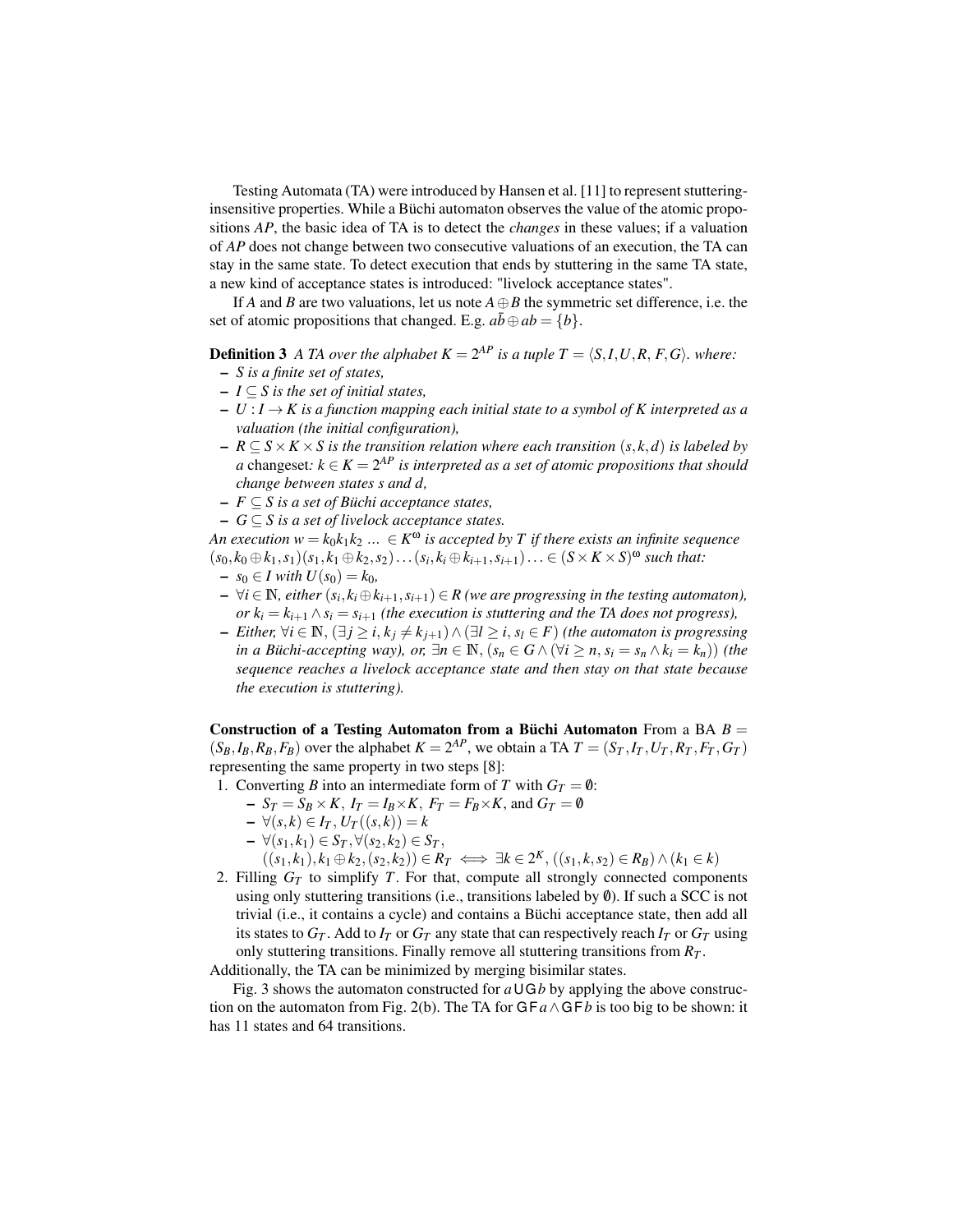

Fig. 3: Two TA for the LTL formula *a*UG*b*. States with a double enclosure belong to either *F* or *G*: states in  $F \setminus G$  (none here) have a double plain line, states in  $G \setminus F$  have a double dashed line, and state in  $F \cap G$  use a mixed dashed/plain style.

Emptiness check using TA A first difference between the BA and TA approaches appears in the product computation. Indeed, a testing automaton remains in the same state when the Kripke structure executes a stuttering step.

The emptiness check also requires a dedicated algorithm because there are two ways to accept an execution: Büchi acceptance or livelock acceptance. In the algorithm sketched by Geldenhuys and Hansen [8], a first pass is used with an heuristic to detect both Büchi and livelock acceptance cycles. Unfortunately, in certain cases this first pass fails to report existent livelock acceptance cycles. This implies that when no counterexample is found by the first pass, a second one is required to double-check for possible livelock acceptance cycles. These two passes are annoying when the property is satisfied (no counterexample) since the entire state-space has to be explored twice.

Optimizations Looking at Fig. 3 inspires two optimizations. The first one is based on the fact that the construction of testing automata described in previous section will generate a lot of bisimilar states such as  $(Gb, \bar{a}b)$  and  $(Gb, ab)$ . This is because the construction considers all the elements of *K* that are compatible with G*b*. Had the LTL formula been over  $AP = \{a, b, c\}$ , e.g.,  $(a \vee c) \cup Gb$ , then we would have had four bisimilar states:  $(Gb, \bar{a}b\bar{c})$ ,  $(Gb, \bar{a}bc)$ ,  $(Gb, \bar{a}b\bar{c})$ , and  $(Gb, \bar{a}bc)$ . These state are *necessarily* isomorphic, because they only differ in *a* and *c*, some propositions that the formula G*b* does not *observe*.

A more efficient way to construct the testing automaton (and to construct the automaton from Fig. 3b directly) would be to consider only the subset of atomic propositions that are observed by the corresponding state of the Büchi automaton or its descendants (if the state is labeled by an LTL formula, the atomic propositions occurring in this formula give an over-approximation of that set).

A second optimization relies on the fact any state that no part of a SCC (also called *trivial* SCC) can be added to *F* without changing the language of the automaton. This is true for the three kinds of automata. For instance on Fig. 3 the state  $(a\cup Gb, \bar{a}b)$  can be added to *F*. Since this state is not part of any cycle, it cannot occur infinitely often and therefore cannot change the accepted language of the automaton.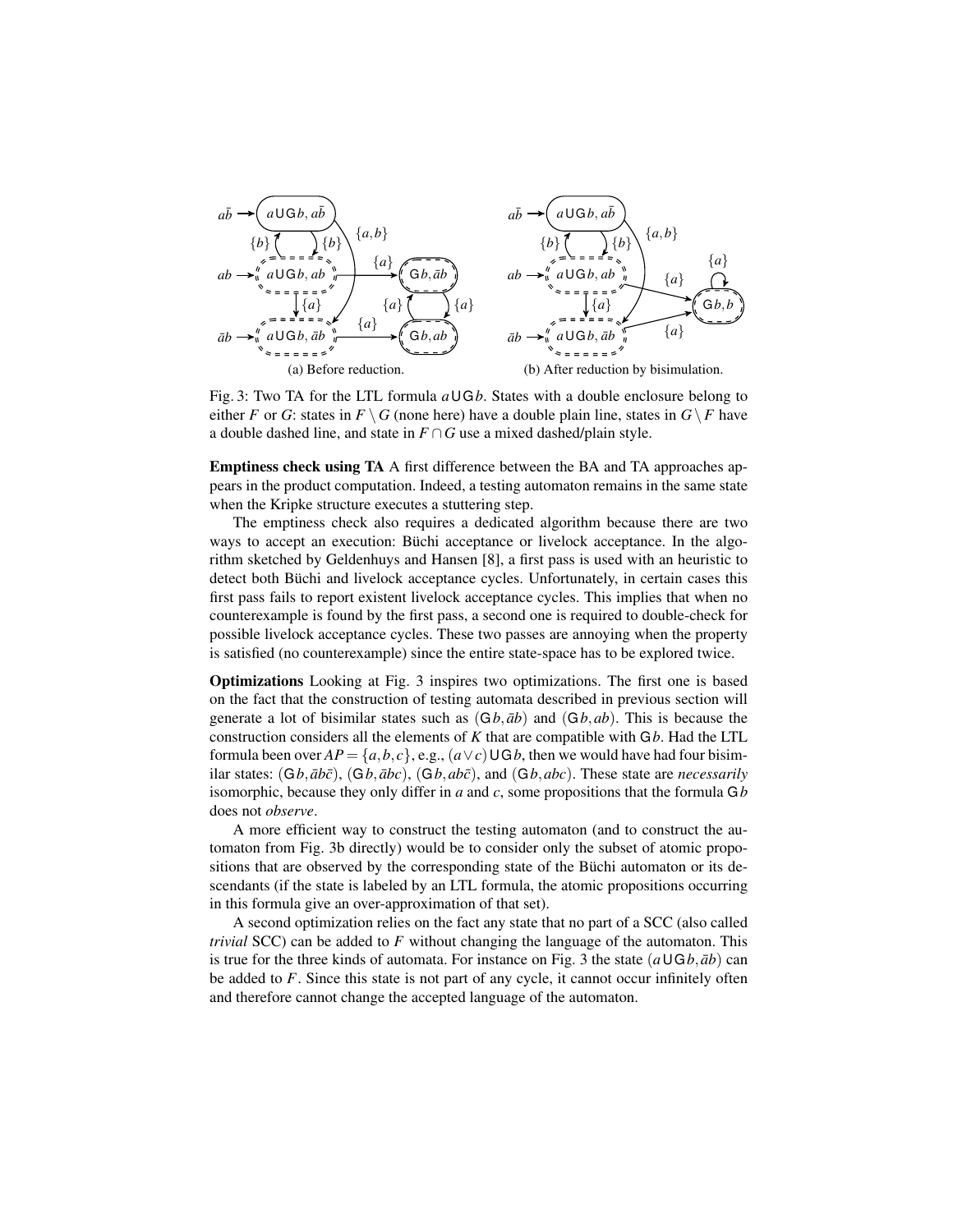This change allows further simplifications by bisimulation: the state  $(a\cup Gb, \bar{a}b)$  is now obviously equivalent to the  $(Gb, b)$  state. Fig. 4 shows the resulting automaton. Note that putting any trivial SCC *x* in *F* before preforming bisimulation could hinder the reduction if *x* was isomorphic to some state not in *F*. However if *x* has only successors in  $F$ , as in our exam-



ple, then it can be put safely in *F*: indeed, it can only be isomorphic to an *F*-state, or to another trivial SCC that will be added to *F*. This condition is similar to the one used by Löding before minimizing deterministic weak ω-automata [14].

## 3 Experimentation

This section presents our experimentation of the various types of automata within our tool Spot [16]. We first present the Spot architecture and the way the variation on the model checking algorithm was introduced. Then we present our benchmarks (formulæ and models) prior to the description of our experiments.

#### 3.1 Implementation on top of Spot

Spot is a model-checking library offering several algorithms that can be combined to build a model checker [7]. Fig. 5 shows the building blocks we used to implement the three approaches. The TGBA and BA approaches share the same synchronized product and emptiness check, while a dedicated algorithms is required by the TA approach.

In order to evaluate our approach on "realistic" models, we decided to couple the Spot library with the CheckPN tool [7]. CheckPN implements Spot's Kripke structure interface in order to build the state space of a Petri net on the fly. This Kripke structure is then synchronized with an ω-automaton (TGBA, BA, or TA) on the fly, and fed to the suitable emptiness check algorithm. The latter algorithm drives the on-the-fly construction: only the explored part of the product (and the associated states of the Kripke structure) will be constructed.

Constructing the state space on-the-fly is a double-edged optimization. Firstly, it saves memory, because the state-space is computed as it is explored and thus, does not need be stored. Secondly, it also saves time when a property is violated because the



Fig. 5: The experiment's architecture. Two command-line switches controls which one of the three approaches is used to verify an LTL formula on a Kripke structure.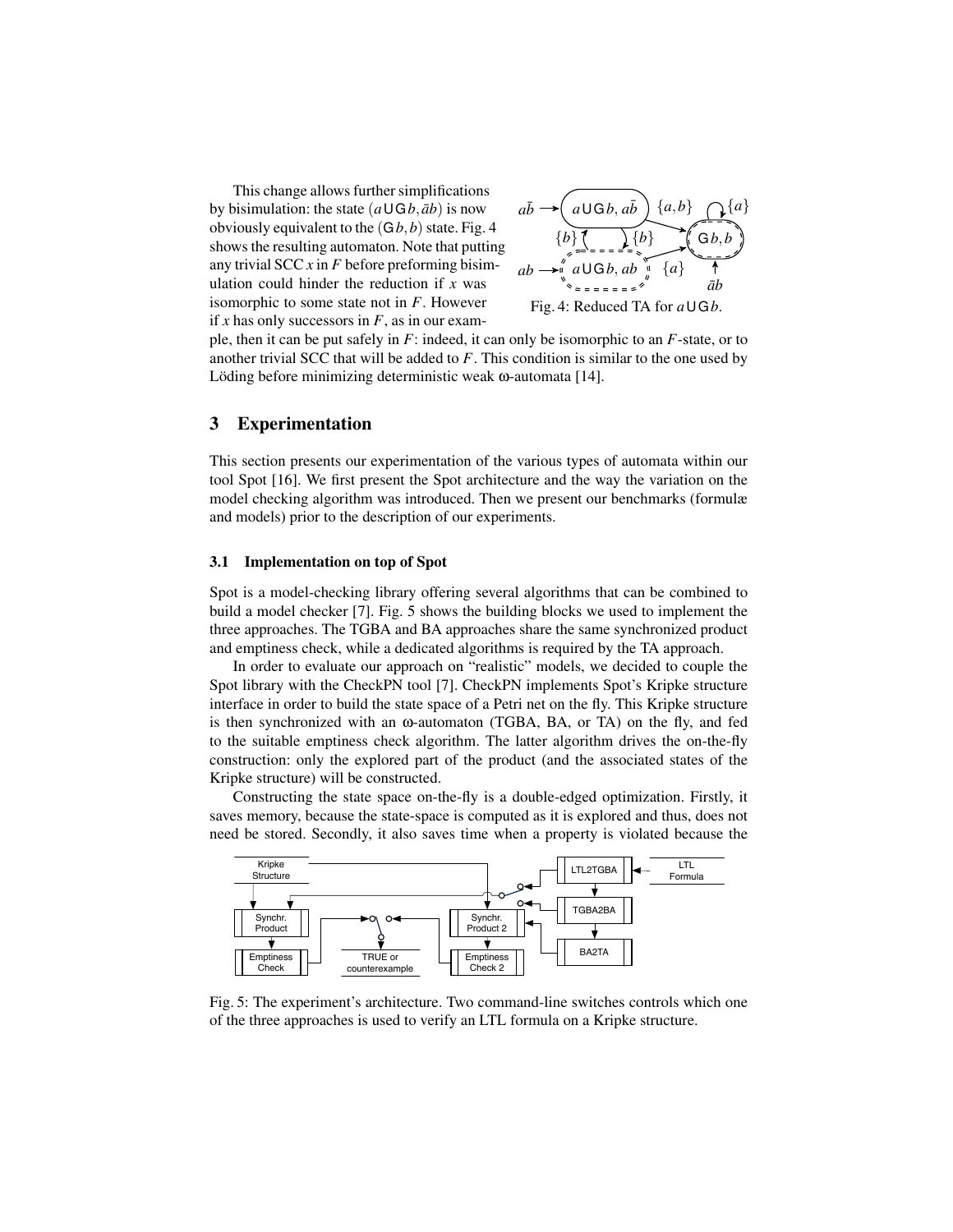emptiness check can stop as soon as it has found a counterexample. However, on-thefly exploration is costlier than browsing an explicit graph: an emptiness check algorithm such as the one for TA [11] that does two traversals of the full state-space in the worst case (e.g. when the property holds) will pay twice the price of that construction.

In the CheckPN implementation of the Kripke structure, the Petri Net marking are compressed to save memory. The marking of a state has to be uncompressed every time we compute its successors, or when we compute the value of the atomic properties on this state. These two operations often occur together, so there is a one-entry cache that prevents the marking from being uncompressed twice in a row.

#### 3.2 Benchmark Inputs

We selected some Petri net models and formulæ to compare these approaches.

Toy Examples A first class of four models were selected from the Petri net literature [1]: the flexible manufacturing system (FMS), the Kanban system, the dining philosophers, and the slotted-ring system. All these models have a parameter *n*. For the dining philosophers, and the slotted-ring, the model are composed of *n* identical 1-safe subnets. For FMS and Kanban, *n* only influences the number of tokens in the initial marking.

We chose values for n in order to get state space having between  $2 \times 10^5$  to  $3 \times 10^6$ nodes. The objective is to have comparable state spaces to be synchronized.

Case Studies The following two bigger models, were taken from actual cases studies. They come with some *dedicated* properties to check.

MAPK models a biochemical reaction: Mitogen-activated protein kinase cascade [12]. For a scaling value of 8 (that influences the number of tokens in the initial marking), it contains 22 places and 30 transitions. Its state space contains  $6.11 \times 10^6$ states. The authors propose to check that from the initial state, it is necessary to pass through states *RafP*, *MEKP*, *MEKPP* and *ERKP* in order to reach *ERKPP*. In LTL:

> $\Phi_1 = \neg((\neg RafP) \cup MEKP) \land \neg((\neg MEKP) \cup MEKPP) \land$ ¬((¬*MEKPP*)U*ERKP*)∧ ¬((¬*ERKP*)U*ERKPP*)

PolyORB models the core of the *µ*broker component of a middleware [13] in an implementation using a Leader/Followers policy [18]. It is a Symmetric Net and, since CheckPN processes P/T nets only, it was unfolded into a P/T net. The resulting net, for a configuration involving three sources of data, three simultaneous jobs and two threads (one leader, one follower) is composed of 189 places and 461 transitions. Its state space contains  $61 662$  states<sup>3</sup>. The authors propose to check that once a job is issued from a source, it must be processed by a thread (no starvation). It corresponds to:

 $\Phi_2 = G(MSrc_1 → F(DOSrc_1)) ∧ G(MSrc_2 → F(DOSrc_2)) ∧ G(MSrc_3 → F(DOSrc_3))$ 

Types of Formulæ As suggested by Geldenhuys and Hansen [8], the type of formula may affect the performances of the various algorithms. In addition to the formulæ  $\Phi_1$ and  $\Phi_2$  above, we consider two classes of formulæ:

<sup>3</sup> This is a rather small value compared to MAPK but, due to the unfolding, each state is a 189 value vector. PolyORB with three sources of data, three simultaneous jobs and three threads would generate 1 137 096 states with 255-value vectors, making the experiment much too slow.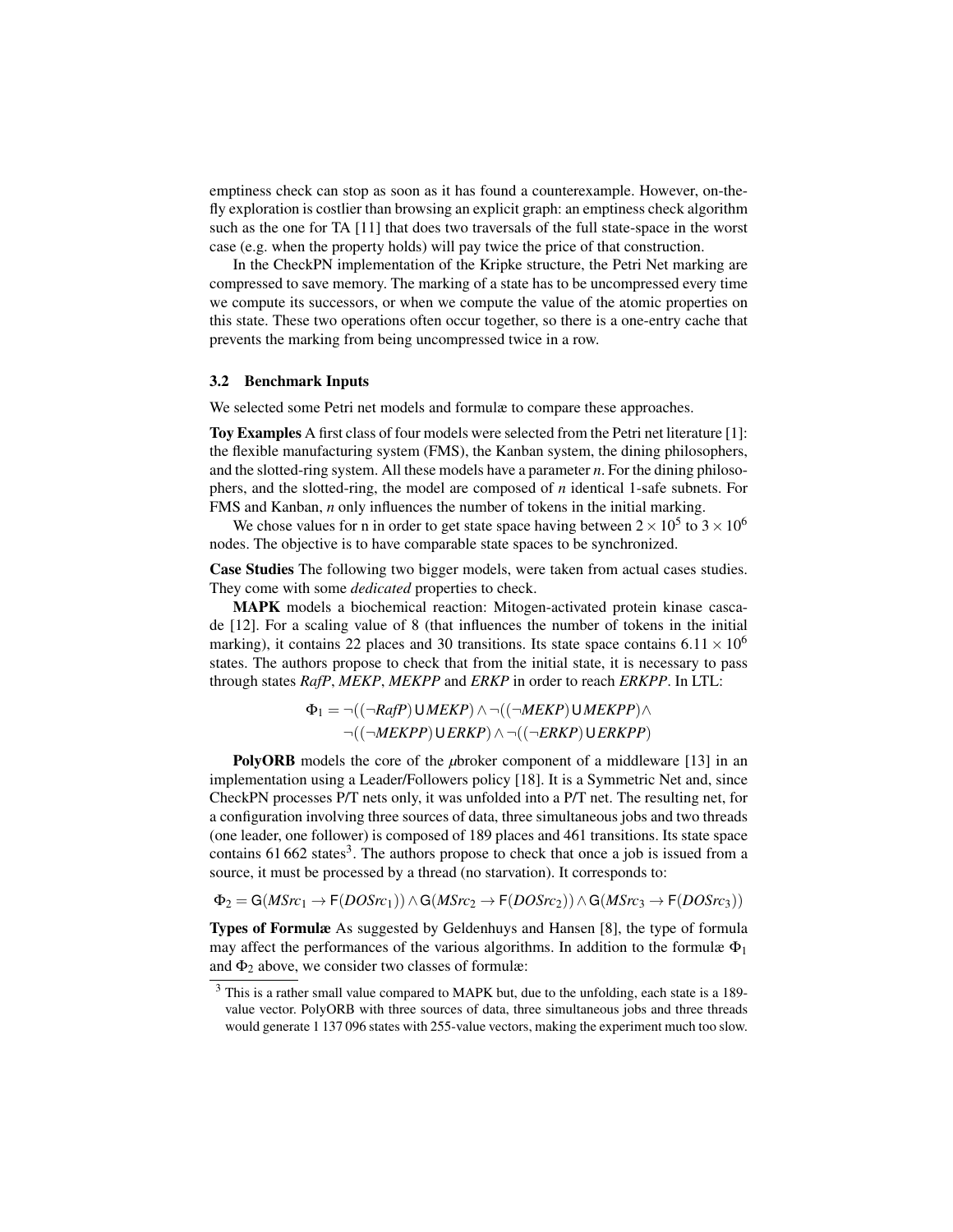- *RND*: randomly generated LTL formulæ (without X operator). Since random formulæ are very often trivial to verify (the emptiness check needs to explore only a handful of states), for each model we selected only random formulæ that required to explore more than 2000 states with the TGBA approach.
- $\rightarrow$  *WFair*: properties of the form ( $\bigwedge_{i=1}^{n}$  GF *p<sub>i</sub>*) → φ, where φ is a randomly generated LTL formula. This represents the verification of  $\varphi$  under the weak-fairness hypothesis  $\bigwedge_{i=1}^{n} G F p_i$ . The automaton representing such a formula has at least *n* acceptance conditions which means that the BA will in the worst case be  $n+1$  times bigger than the TGBA. For the formulæ we generated for our experiments we have  $n \approx 3.19$  on the average.

All formulæ were translated into automata using Spot, which was shown experimentally to be very good at this job [19].

#### 3.3 Results

Table 1 and 2 show how the three approaches deal with toy models and random formulæ (Table 1) and with toy models against WFair formulæ (Table 2). Table 3 shows the results of the two cases studies against random, weak-fairness, and dedicated formulæ.

These tables separate cases where formulæ are verified from cases where they are violated. In the former (left sides of the tables), no counterexample are found and the full state space had to be explored; in the latter (right sides) the on-the-fly exploration of the state space stopped as soon as the existence of a counterexample could be computed.

The numbers displayed in parentheses on both sides of the tables are the number of formulæ involved in the experiment. For instance (reading Table 2) we checked Kanban5 against 98 weak-fairness formulæ that had no counterexample, and against 102 weak-fairness formulæ that had a counterexample. The average and maximum are computed separately on these two sets of formulæ.

Column-wise, these tables show the average and maximum sizes (states and transitions) of: (1) the automata  $A_{\neg \phi_i}$  expressing the properties  $\phi_i$ ; (2) the products  $A_{\neg \phi_i} \otimes A_M$ of the property with the model; and (3) the subset of this product that was actually explored by the emptiness check. For verified properties, the emptiness check of TGBA and BA always explores the full product so these sizes are equal, while the emptiness check of TA always performs two passes on the full product so it shows double values. On violated properties, the emptiness check aborts as soon as it finds a counterexample, so the explored size is usually significantly smaller than the full product.

The emptiness check values show a third column labeled "T": this is the time (in hundredth of seconds, a.k.a. centiseconds) spent doing that emptiness check, including the on-the-fly computation of the subset of the product that is explored. The time spent constructing the property automata from the formulæ is not shown (it is negligible compared to that of the emptiness check). These tests were performed on a 64bit Linux system running on an Intel Core i7 CPU 960 at 3.20GHz, with 24GB of RAM. Running this entire benchmark with four tasks in parallel took us two days.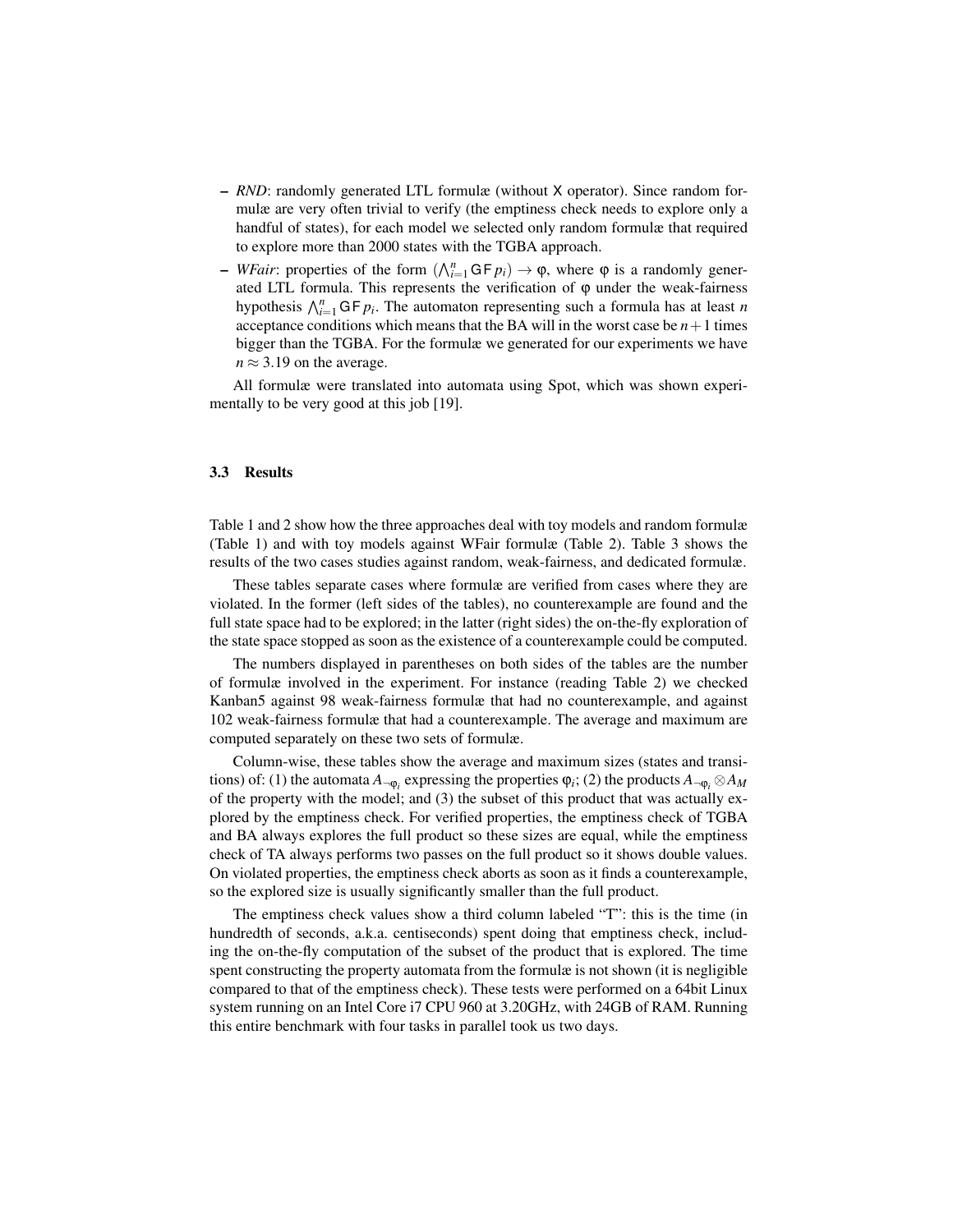| <b>Ring6</b> (100)                      |                    |                |                                                     |                    | Philo8 (100)                                                                                                                                                                                                                                                                                                                                                                                                   |         |          |                |          |              |                     |                  | Kanban5                            |                   | (100)                |                  |                                                                                  |                  |                 |                | $\overline{\textbf{F}}\textbf{MSS}$ (70) |         |     |                 |                                             |
|-----------------------------------------|--------------------|----------------|-----------------------------------------------------|--------------------|----------------------------------------------------------------------------------------------------------------------------------------------------------------------------------------------------------------------------------------------------------------------------------------------------------------------------------------------------------------------------------------------------------------|---------|----------|----------------|----------|--------------|---------------------|------------------|------------------------------------|-------------------|----------------------|------------------|----------------------------------------------------------------------------------|------------------|-----------------|----------------|------------------------------------------|---------|-----|-----------------|---------------------------------------------|
| ΡĀ                                      | ₽A                 |                | TGBA                                                |                    | À                                                                                                                                                                                                                                                                                                                                                                                                              |         | ₽A       |                |          | TGBA         |                     | FA               | ΑA                                 |                   |                      | TGBA             |                                                                                  | Α                | ₽A              |                | TGBA                                     |         |     |                 |                                             |
| Max 122<br>$AV_{\mathcal{S}}$           | Max                | AVg            | Max                                                 | $AV_{\mathcal{S}}$ | <b>Max</b>                                                                                                                                                                                                                                                                                                                                                                                                     | AVg     | Max      | AVg            | Max      | $\Delta v_S$ | Max                 | AVg              | $\frac{\Delta v_{\rm g}}{\rm Max}$ |                   | Max                  | 8 <sub>N</sub>   | Max                                                                              | AVB              | Max             | AVg            | Max                                      | AVg     |     |                 |                                             |
| 22.6                                    | 22                 | 6.3            | ≅                                                   | 5.4                | $\overline{5}$                                                                                                                                                                                                                                                                                                                                                                                                 | 30.9    |          | 7.1            | $\Omega$ | 6.1          | $\overline{114}$    | 20.2             | 29                                 | 6.1               | 27                   | 5.2              | 82                                                                               | 27.1             | 28              | 7.3            | 24                                       | 5.9     | Sť. | Automaton       |                                             |
| 2382<br>310.0                           | 326                | 65.7           | 236                                                 | 85                 | 3123                                                                                                                                                                                                                                                                                                                                                                                                           | 541.9   | 367      | 98.5           | 338      | 87.0         | 858                 | 227.2            | 296                                | 56.3              | 264                  | 48.5             | 2256                                                                             | 365.5            | 338             | 79.6           | $rac{310}{2}$                            | 67.     | Ę   |                 |                                             |
|                                         | 4378216 46903064   |                | 4162012                                             | 476612             | 554335                                                                                                                                                                                                                                                                                                                                                                                                         | 148562  | 830533   | 220049         | 830533   | 219303       |                     |                  |                                    |                   |                      |                  | 4 078 242 32 815 605                                                             |                  |                 |                | 596194254621333                          | 6449    | St. |                 |                                             |
| 2232820 14106432<br>379088 2163360      |                    | 494077 3012946 | 45176784                                            | 2940953            | 1390981                                                                                                                                                                                                                                                                                                                                                                                                        | 1029393 | 6366282  | 1234944        | 6366282  | 1232080      | 640998462033608     | 651299 6074858   | 669418470465136                    | 852493 7279889    | 669418470465136      | 852364 7279249   |                                                                                  | $521260$ 4023469 | 831079272673494 | 790859 5389591 |                                          | 4750201 | Ë.  | Full product    | Property verified (no counterexample)       |
| 4465640<br>758175                       | 4378216            | 49407          | 4162012                                             | 476612             | 108670                                                                                                                                                                                                                                                                                                                                                                                                         | 297124  | 830533   | 220049         | 830533   | 219303       | 12819968            | 1302598          | 6694184                            | 852493            | 6694184              | 852364           | 8156484                                                                          | 1042519          | 8310792         | 790859         | 5961942                                  | 677869  | sť. |                 |                                             |
| 28212864<br>4326721                     | 46903064           | 3012946        | 45176784                                            | 2940953            | 7961962                                                                                                                                                                                                                                                                                                                                                                                                        | 2058786 | 6366282  | 1234944        | 6366282  | 1232080      | 124 067216 25344    | 12149717         | 70465136                           | 688627            | 70465136             | 7279249          | 062121014490                                                                     | 8046939          | 72673494        | 5389591        | 54621333                                 | 4750201 | Ë.  | Emptiness check |                                             |
| 1329                                    | 7683               | 582            | 1817                                                | 564                | 2472                                                                                                                                                                                                                                                                                                                                                                                                           | 662     | 174      | 258            | 112      | 257          |                     | 2451             | 8335                               | 016               | 8373                 | 606              |                                                                                  | 5981             | 282             | 830            | 7685                                     | 94      |     |                 |                                             |
| $8130$   141 3531<br>33.8               | 25                 | 8.5            |                                                     |                    | $\overline{5}$                                                                                                                                                                                                                                                                                                                                                                                                 | 36.6    | 38       | $\frac{9}{10}$ | 27       | 7.3          | 134                 | 29.7             | 38                                 | 8.6               | 22                   | 7.0              | $\overline{23}$                                                                  | 26.8             | 63              | 7.6            | $\infty$                                 | 6.3     | Sť. |                 |                                             |
| 540.6                                   | 401                | 109.2          | 385                                                 | 60.4               | 3225                                                                                                                                                                                                                                                                                                                                                                                                           | 0.619   | 604      | 122.0          | 360      | 266          | 2221                | 368.3            | 472                                | 87.6              | 292                  | 71.6             | 3255                                                                             | 389.6            | 1037            | 668            | 66t                                      | 75.8    | Ħ   | Automaton       |                                             |
| 4891128<br>9897686                      | 5211769            | 865260         | 5172800                                             | 702969             | 2491222                                                                                                                                                                                                                                                                                                                                                                                                        | 636866  | 3005819  | 737638         | 1489852  | 637670       |                     |                  |                                    |                   |                      |                  |                                                                                  |                  |                 |                |                                          |         |     |                 |                                             |
| 28812656<br>10029775                    | 43250640 1         | 12543141       | 35474194                                            | 1452375            | 20365681                                                                                                                                                                                                                                                                                                                                                                                                       | 4677877 | 32843222 | 5767111        | 16311100 | 4950129      | 17551016175769251 1 | 7162575 70438470 | 23 997 065 270 130 066 1           | 46681241 87518994 | 21715730 241387835 1 | 7126650 77809374 | 3489711029559453911                                                              |                  |                 |                |                                          |         |     |                 | Property violated (a counterexample exists) |
|                                         | 323327             |                |                                                     | 144848             | $18925$<br>217114                                                                                                                                                                                                                                                                                                                                                                                              |         |          |                |          |              |                     |                  |                                    |                   |                      |                  |                                                                                  |                  |                 |                |                                          |         |     |                 |                                             |
| 88807 366600 113<br>946951 5415785 1726 |                    |                | 1172951 7407167<br>117181 576625<br>1323327 8460521 |                    | $\begin{array}{r@{\hspace{1em}}c@{\hspace{1em}}c@{\hspace{1em}}c@{\hspace{1em}}c@{\hspace{1em}}c@{\hspace{1em}}c@{\hspace{1em}}c@{\hspace{1em}}c@{\hspace{1em}}c@{\hspace{1em}}c@{\hspace{1em}}c@{\hspace{1em}}c@{\hspace{1em}}c@{\hspace{1em}}c@{\hspace{1em}}c@{\hspace{1em}}c@{\hspace{1em}}c@{\hspace{1em}}c@{\hspace{1em}}c@{\hspace{1em}}c@{\hspace{1em}}c@{\hspace{1em}}c@{\hspace{1em}}c@{\hspace{1em$ |         |          |                |          |              |                     |                  |                                    |                   |                      |                  | $\begin{array}{ll} 618\,8\,0770771\ 8607\ 19 \\ 193866 & 398667\ 19 \end{array}$ |                  |                 |                |                                          |         |     |                 |                                             |
|                                         | $\frac{1401}{110}$ |                |                                                     | $\frac{136}{26}$   | $33$<br>$497$                                                                                                                                                                                                                                                                                                                                                                                                  |         |          |                |          |              |                     |                  |                                    |                   |                      |                  |                                                                                  |                  |                 |                |                                          |         |     |                 |                                             |

Table 1: Comparison of the three approaches on toy examples with random formulæ, when counterexamples do not exist (left) or when<br>they do (right). they do (right). Table 1: Comparison of the three approaches on toy examples with random formulæ, when counterexamples do not exist (left) or when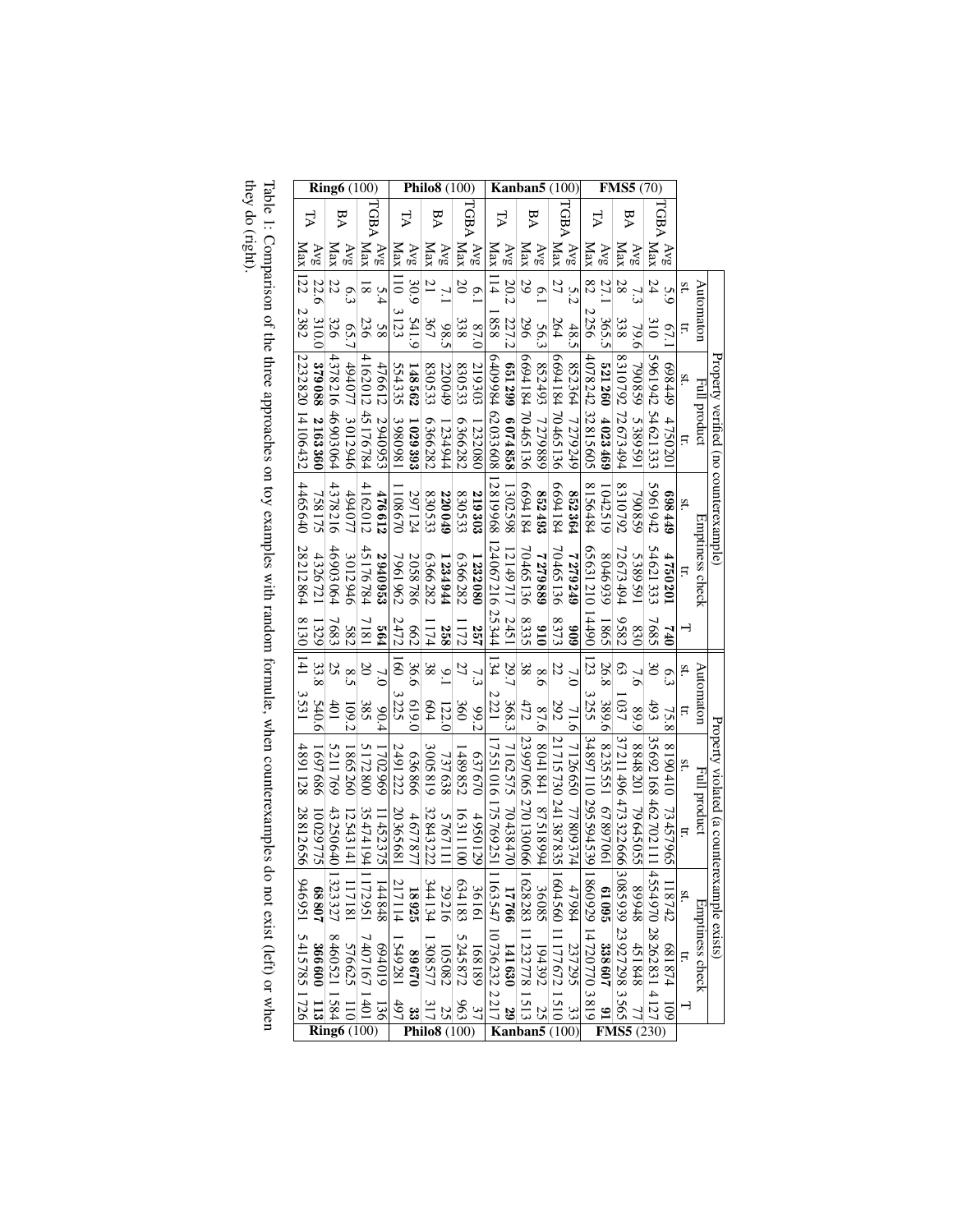|                                             |     |             | (37)               |                                | <b>FMS5</b>                                         |                    |                                                                                          |                  | (98)                                                                     | Kanban5            |                                                      |                           |                                                                                                  | Philo8<br>100) |          |        |                                                                                        |                |           |                 | Ring $6(100)$   |         |                                                                       |            |          |  |
|---------------------------------------------|-----|-------------|--------------------|--------------------------------|-----------------------------------------------------|--------------------|------------------------------------------------------------------------------------------|------------------|--------------------------------------------------------------------------|--------------------|------------------------------------------------------|---------------------------|--------------------------------------------------------------------------------------------------|----------------|----------|--------|----------------------------------------------------------------------------------------|----------------|-----------|-----------------|-----------------|---------|-----------------------------------------------------------------------|------------|----------|--|
|                                             |     | <b>TGBA</b> |                    | ΑA                             |                                                     |                    | ₹                                                                                        | TGBA             |                                                                          | ÞA                 |                                                      | À                         |                                                                                                  | TGBA           |          | ÞA     |                                                                                        | À              |           | rGBA            |                 |         | ΑA                                                                    | ₽          |          |  |
|                                             |     | Avg         | Max                | $AV_{\mathcal{S}}$             | Max                                                 | Avg                | Max                                                                                      | AVg              | Max                                                                      | $AV_{\mathcal{S}}$ | Max                                                  | AVg                       | Max                                                                                              | $\Delta v_S$   | Max      | AVg    | Max                                                                                    | AVg            | Max       | Avg             | Max             | AVg     | Max                                                                   | Avg        | Max      |  |
|                                             | St. | 3.          |                    |                                | 3S                                                  | 36.0               | $\overline{215}$                                                                         | ΣÎ               |                                                                          | 5.9                | $\overline{50}$                                      | 21.0                      | $\overline{108}$                                                                                 | 3.0            | 5        |        | 24                                                                                     | 32.3           | <b>28</b> | 3.5             |                 |         | 22                                                                    | 30.3       | 154      |  |
| Automaton                                   | Ħ.  | 56          | l Ö4               | 58.4                           | 526                                                 | 361.               | 3460                                                                                     | 14.9             | 95                                                                       | $\overline{31}$    | 50                                                   | 123.6                     | 364                                                                                              | 19.1           | 77       | 47.    | 213                                                                                    | 245.9          | $-746$    |                 | 86              | 44.9    | 240                                                                   | 220.       | 2020     |  |
| Full product                                | St. | 197375      | 9866094            | 7325010                        |                                                     | 3967433            | 9612006                                                                                  | 2730709          | 8092182                                                                  | 3382871            |                                                      | 1923597                   | 6677524                                                                                          | 191233         | 9t6196   | 226231 | 941946                                                                                 | 141303         | 605 SO9   | 362296          | 116458          | 436729  | 868218                                                                | 329599     | GS8112   |  |
| Property verified (no counterexample)       | Ħ   | 17870371    | 1499667            | 53471546 7325010 53471546 7708 | 1 338 161 103 816 053 11 338 160 103 816 053 13 394 | 31419765           |                                                                                          | 23071387         | 78624126                                                                 | 26705745           | 12 307 085 113 079 575 12 307 085 113 079 575 11 962 |                           | 63784672                                                                                         | 1072039        | 8584333  | 219657 | 8584333                                                                                | 89063          | 5048600   | 2072837         | 13877156        | 2370915 | 7192038                                                               | 1831831    | 9402736  |  |
|                                             | St. | 5197375     | 9866094            |                                |                                                     | 7934866            |                                                                                          | 2730709          | 8092182                                                                  | 13382871           |                                                      | 17403907 3847194 34807815 | 13355048 127569344                                                                               | 191233         | 946196   | 226231 | 946196                                                                                 | 282607         | 1331018   | 362296          | 2116458         | 436729  | 2868218                                                               | 861659     | 3316224  |  |
| Emptiness check                             | Ħ   | 43078717    | 1499667            |                                |                                                     | 62839531 14231     | 70 152 851 18 004 392 140 305 702 31 515                                                 | 23 071 387 2788  | 78624126 10214                                                           | 26705745           |                                                      |                           |                                                                                                  | 1072039        | 8584333  | 219657 | 8584333                                                                                | 1938127        | 10097200  | 2072837         | 13877156        | 2370915 | 7192038                                                               | 3663661    | 18805472 |  |
|                                             |     | 1619        | 13282              |                                |                                                     |                    |                                                                                          |                  |                                                                          | 3183               |                                                      | 1689                      | 26651                                                                                            | 225            | 1581     | 254    | 577                                                                                    | 615            | 3026      | 413             | 2531            | 476     | 3168                                                                  | 1121       | 5629     |  |
|                                             | St. | 5.4         | 5                  |                                | 49                                                  | 90.6               | 205                                                                                      | 3.5              | $\overline{\circ}$                                                       | $\mathcal{L}$      | $\mathfrak{g}_0$                                     | 32.8                      | $187\,$                                                                                          | $\ddot{=}$     |          | 9.3    | 29                                                                                     | 68.0           | 205       | 3.7             |                 | 8.6     | 37                                                                    |            | 237      |  |
| Automaton                                   | Ħ   | 49.5        | 212                | 12.6                           | 578                                                 | 656.7              | 2985                                                                                     | 25               | $\bar{5}$                                                                | 53.2               | 354                                                  | 281.9                     | 2554                                                                                             | 40.9           | $\Xi$    | 107.3  | 459                                                                                    | 839.7          | 3027      | 37.3            | <u>s</u>        | 92.8    | <b>528</b>                                                            | 61.6 732.3 | 3456     |  |
|                                             | St. | 9935828     | 21413973 319212813 | 17297219 154876145             | 64477308784721607                                   |                    | 47074692 415672995                                                                       |                  |                                                                          |                    | 123144848 30043405                                   | 6365280                   | 18114712                                                                                         | 388356         | 106279   | 925540 | 3369900                                                                                | 898752         | 2280459   | 806806          | 2573186         | 2112826 | 6641645                                                               | 2166241    | 5113422  |  |
| Full product                                | Ħ.  | 89550059    |                    |                                |                                                     | 15339186 126259786 |                                                                                          | 5484209 55893401 | 13900320 166038726                                                       | 8408110 82426568   |                                                      | 61028298                  | 190516984                                                                                        | 2836796        | 10139160 | 664879 | 24286322                                                                               | 6458513        | 16828197  | 5518052         | 16268868        | 2623603 | 42 624 886                                                            | 12573562   | 30167566 |  |
| Property violated (a counterexample exists) | Sť. | 627618      | 5865891            |                                |                                                     | 216321             | 3732706                                                                                  |                  | 526015<br>2895449                                                        |                    |                                                      |                           | $\begin{array}{c} 531367 \\ 6104368 \\ 146619 \\ 1163652 \end{array}$                            |                |          |        | $\begin{array}{rl} & 11\,526 \\ & 148\,028 \\ & 13\,374 \\ & 290\,681 \end{array}$     | 11212<br>99824 |           | 27114<br>831566 |                 | 39004   | 1123128                                                               | 27645      | 793363   |  |
| <b>Emptiness check</b>                      | Ë.  | 3517626     | 51379790           | 021799 3884 48875555555555555  |                                                     |                    | $\begin{array}{r} 1526\,860 \\ 30145\,223 \\ \hline 3049\,738 \\ 24460\,029 \end{array}$ |                  |                                                                          |                    |                                                      |                           | $\begin{array}{rl} & 3\,035\,376 \\ & 43\,693\,336 \\ & 1\,200\,463 \\ & 10736\,394 \end{array}$ |                |          |        | $\begin{array}{c} 225540 \\ 667632 \\ 1107465 \\ 24675 \\ 24675 \\ 619861 \end{array}$ |                |           |                 |                 |         | $\begin{array}{r} 105130 \\ 4479900 \\ 168105 \\ 5300114 \end{array}$ | 141549     | 4498438  |  |
|                                             |     | 559         | 7313               | 5931                           | $-21435$                                            |                    | $\frac{364}{7165}$                                                                       |                  | $\begin{array}{r} 3005 \\ 4105 \\ \hline 240 \\ 240 \\ 2146 \end{array}$ |                    |                                                      |                           |                                                                                                  |                |          |        | $\frac{1250}{100}$<br>$\frac{261}{100}$                                                |                |           |                 | $\frac{28}{32}$ |         | 145<br>$\overline{\text{Ring6}}$ (100)                                | 44         | 1408     |  |
|                                             |     |             |                    |                                |                                                     |                    |                                                                                          |                  |                                                                          |                    |                                                      |                           |                                                                                                  |                |          |        |                                                                                        |                |           |                 |                 |         |                                                                       |            |          |  |

Table 2: Comparison of the three approaches on toy examples with weak-fairness formulæ, when counterexamples do not exist (left) or<br>when they do (right). when they do (right). Table 2: Comparison of the three approaches on toy examples with weak-fairness formulæ, when counterexamples do not exist (left) or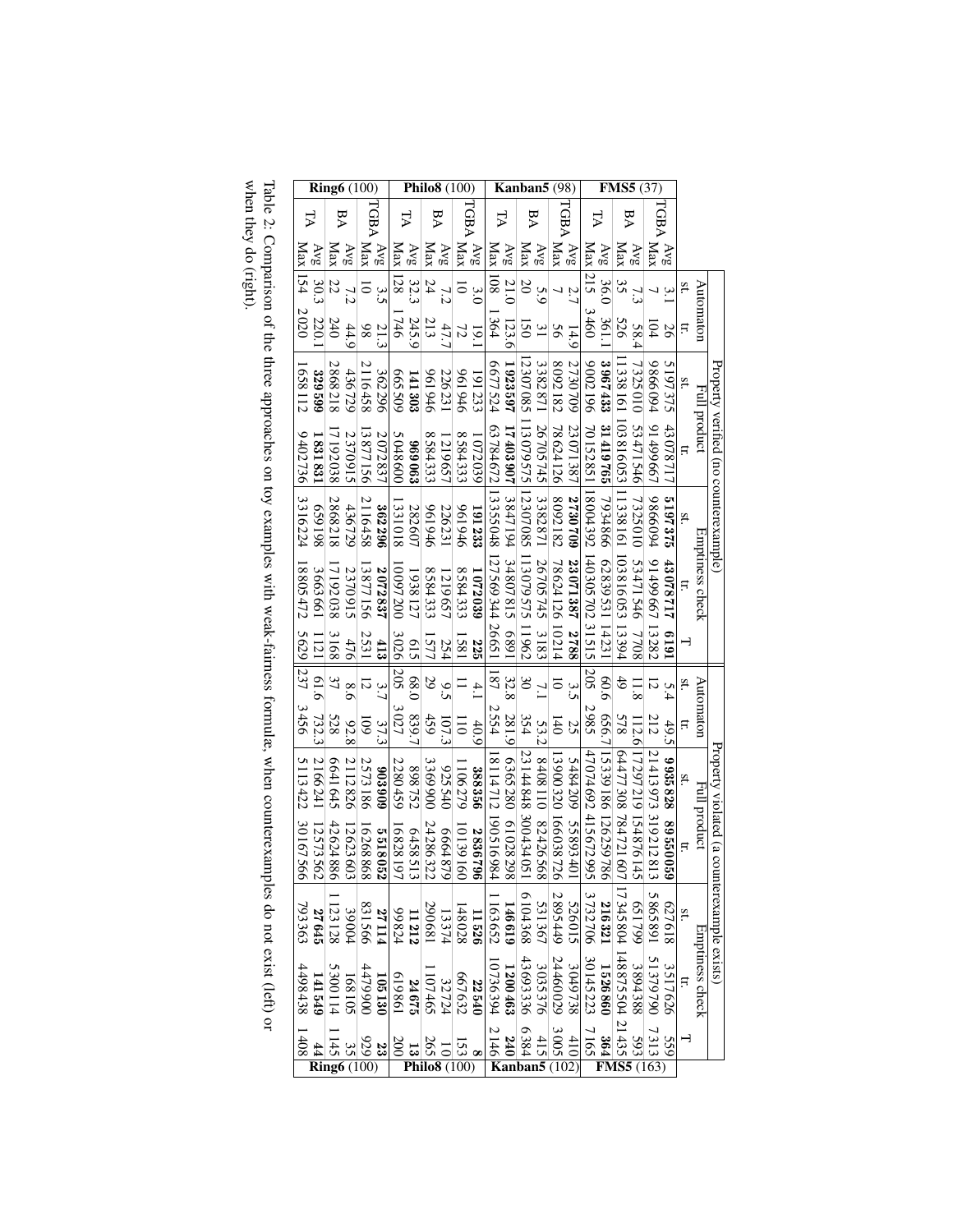|                                                                                                              |        |           |         | <b>PolvORB 3/3/2</b> |        |                                    |            |                                       |             |                  |            |                  |                    |                             | <b>MAPK8</b>        |        |                              |        |                          |                      |                                        |                 |                                 |               |                            |                 |                                |                 |                             |                      |               |                 |
|--------------------------------------------------------------------------------------------------------------|--------|-----------|---------|----------------------|--------|------------------------------------|------------|---------------------------------------|-------------|------------------|------------|------------------|--------------------|-----------------------------|---------------------|--------|------------------------------|--------|--------------------------|----------------------|----------------------------------------|-----------------|---------------------------------|---------------|----------------------------|-----------------|--------------------------------|-----------------|-----------------------------|----------------------|---------------|-----------------|
|                                                                                                              |        | $\Phi_2$  |         | WFair                |        |                                    |            |                                       |             | RND<br>(100)     |            |                  |                    |                             |                     |        | $\overline{\Phi}_1$          |        |                          |                      | <b>WFair</b> (100)                     |                 |                                 |               |                            |                 | <b>RND</b> (100)               |                 |                             |                      |               |                 |
|                                                                                                              |        | <b>BA</b> | ΓGBA    | Ę                    |        | ΡA                                 |            | TGBA                                  |             | ₽                |            | ΑA               |                    |                             | TGBA                | À      | ΑA                           | V8D.   | ₽                        |                      | ΑA                                     |                 |                                 | TGBA          | Α                          |                 | ΑA                             |                 | TGBA                        |                      |               |                 |
|                                                                                                              |        |           |         | Xax                  | AVg    | $\frac{\Delta v_{\rm g}}{\rm Max}$ |            | Max                                   | $\sqrt{vg}$ | Max              | AVg        | Max              | $\Delta {\rm v}$ g | Max                         | AVg                 |        |                              |        | Max                      | $\bar{\mathrm{Ave}}$ | $\frac{\Delta v_{g}}{\rm Max}$         |                 | $\frac{\text{Avg}}{\text{Max}}$ |               | Max                        | $\sqrt{MS}$     | $\frac{\Delta v_{g}}{\rm Max}$ |                 | Max                         | $\Delta v_S$         |               |                 |
|                                                                                                              | 2      |           |         | 244                  | 65.    | $38\,$                             | 9.6        | $\circ$                               | $\ddot{ }$  |                  | 28.        | $\frac{8.4}{38}$ |                    | 22                          | 7.0                 |        | 8000                         |        | $\bar{5}$                | 37.9                 | 29                                     | 8.8             | α in                            |               | $\delta$                   | 16.8            | $\overline{\circ}$             | 5.2             | $\overline{4}$              | 4.4                  | sť.           |                 |
|                                                                                                              | 14526  | 576       | 576     | 132                  | 771.   | 612                                | 103.9      | <b>28</b>                             | 40.6        | 2264             | 492        | 550              | 114.6              | 378                         | 86                  | 245    | 165                          | 165    | 2068                     | 360.8                | 234                                    | 55.8            | $\overline{5}$                  | 20.3          | 148                        | 192.            | 227                            | 47.4            | $\overline{6}$              | 40.7                 | Ħ             | Automaton       |
|                                                                                                              | 342613 | 345241    | 345241  | 288852               | 92749  | 243637                             | 88845      | 122817                                | 58539       | 184974           | 26769      | 218541           | 64662              | 185103                      | 63442               | 33376  | 46494                        | 46494  | 10842174                 | 1193177              | 18595927                               | 989868          | 1888331                         | 536626        |                            | 471923          |                                | 539557          |                             | 539552               |               | Full product    |
|                                                                                                              | 742815 | 167092    | 167092  | 969819               | 198283 | 522549                             | 867798     | 373584                                | 132985      | 396105           | 127607     | 608274           | 165861             | 528174                      | 163279              | 289235 | 302350                       | 302350 | 134517672                | 14474879             | 701692352                              | 18950258        | 160777864                       | 16368553      | 12969362 172035602         | 5943950         | 15 567 780 261 545 660         | 6674123         | 5 567 779 261 545 658       | 6674103              |               |                 |
|                                                                                                              | 685226 | 345241    | 345241  | 577704               | 185498 | 243637                             | 88845      | 122817                                | 58539       | 369948           | 118994     | 218541           | 64662              | 185103                      | 63442               | 66752  | $164494$                     | 46494  |                          | 2386354              |                                        | 1948686         |                                 | 1536626       |                            | 943846          |                                | 539557          | 15567779 261545658          | 539552               | Sť.           |                 |
|                                                                                                              | 485630 | 167 092   | 167 092 | 237392               | 396567 | 522549                             | 867798     | 373584                                | 132985      | 792210           | 255214     | 608274           | 165861             | 528174                      | 163279              | 578470 | 302350                       | 302350 | 21684348 269035344 60556 | 28949758             | 18595927 201692352 29129               | 18950258        | 11888331 160777864 21133        | 16368553 2330 | 25938724 344071204 73136   | 11887899        | 15567780 261545660 31558       | 6674123         |                             | 6674103              |               | Emptiness check |
|                                                                                                              | 3532   | 1646      | $-642$  | 2927                 | 933    | 145                                | 420        | 582                                   | 823         | 863              | 865        | 045              | 309                | 888                         | 303                 |        | $\frac{4}{5}$ $\frac{3}{12}$ |        |                          | 6473                 |                                        | 2731            |                                 |               |                            | 2623            |                                | 985             | 31855                       | 88                   |               |                 |
|                                                                                                              |        |           |         | 205                  | 57.9   | 29                                 |            | $\infty$                              | 3.4         | $\overline{164}$ | 33.6       | 54               | 7.6                | $\mathfrak{g}_{\mathbb{C}}$ | 6.2                 |        |                              |        | 205                      | 47.5                 | 29                                     | 7.8             | $\overline{\circ}$              | 3.6           | $\overline{0}$             | 19.4            | 5                              | 0.0             | $\overline{5}$              | 5.2                  | st            |                 |
|                                                                                                              |        |           |         | N<br>765             | 189    | 379                                | 84.3       | 136                                   | 34.4        | 3600             | 646.2      | $-240$           | 120.3              | 832                         | 97.2                |        |                              |        | 2765                     | 462.0                | 379                                    | 67.7            | $\overline{102}$                | <u>29.4</u>   | 909                        | 263.6           | 304                            | 59.2            | 256                         | 52.5                 | Ħ             | Automaton       |
| Table 3: Comparison of the three approaches for the case studies when counterexamples do not exist (left) or |        |           |         | 348705               | 168325 | 283274                             | 146686     | 152049                                | F99 19      | 19171            | 105717     | 558927           | 101418             | 100890                      | 95338               |        |                              |        | 49024627623237           | 18994457 243894      | 63544808777667                         | 20075109 258176 | 29833996 474 629                | 8699016962818 | 37259478 491488            | 13631076 176047 | 50416848 723868                | 14328287 186237 | 28096430 392571             | 13077352             |               | Full product    |
|                                                                                                              |        |           |         | 752<br>696           | 321    | $\frac{615}{361}$<br>449           | 316<br>641 | 351<br>735                            | 145<br>394  | 725<br>255       | 228<br>225 | 056<br>778       | 251469             | <b>S18</b><br>$^{243}$      | 234<br>$\tilde{46}$ |        |                              |        | 293                      | 317                  | 365                                    | 60 <sup>†</sup> | 285                             | 151           |                            | <b>949</b>      | 664                            | 286             |                             | 168677<br><b>550</b> |               |                 |
| when they do (right).                                                                                        |        |           |         | 1777                 | 105868 | 100382                             |            | 116340                                | 55160       | 52.554<br>193931 |            | 114641           | <b>19650</b>       | 114641                      | $49\,026$           |        |                              |        | 607938                   | 12906                | 435162                                 | 20787           | 5845125                         | 79943         |                            | 26698           |                                | 19451           |                             | 41840                | $\mathbf{st}$ |                 |
|                                                                                                              |        |           |         | 442369               | 232165 | 443762                             | 221237     | 274221                                | 962021      | 436562           | 116077     | 339810           | 115621             | 339747                      | 113889              |        |                              |        | 6462486 1350             | 66088                | 2407814                                | 00676           | 56616219 7964                   | 128831        | 765 126 525 12146 182 2855 | 158686          | 1880880 13168794 2059          | 258493          | 703 2245 468 13298 596 2249 | 182026               | $\Xi$         | Emptiness check |
|                                                                                                              |        |           |         | 1017                 | 533    | 606                                | 474        | 552<br>$\overline{\text{WFair}(100)}$ | 262         | 066              | 264        | 540              | 235                | 540<br>RND(100)             | 232                 |        |                              |        |                          | $\overline{6}$       | 191<br>$\overline{\text{WFair }(100)}$ | 51              |                                 | 96            |                            | $\mathbf{1}$    | <b>RND</b>                     | 43              | (100)                       | 33                   |               |                 |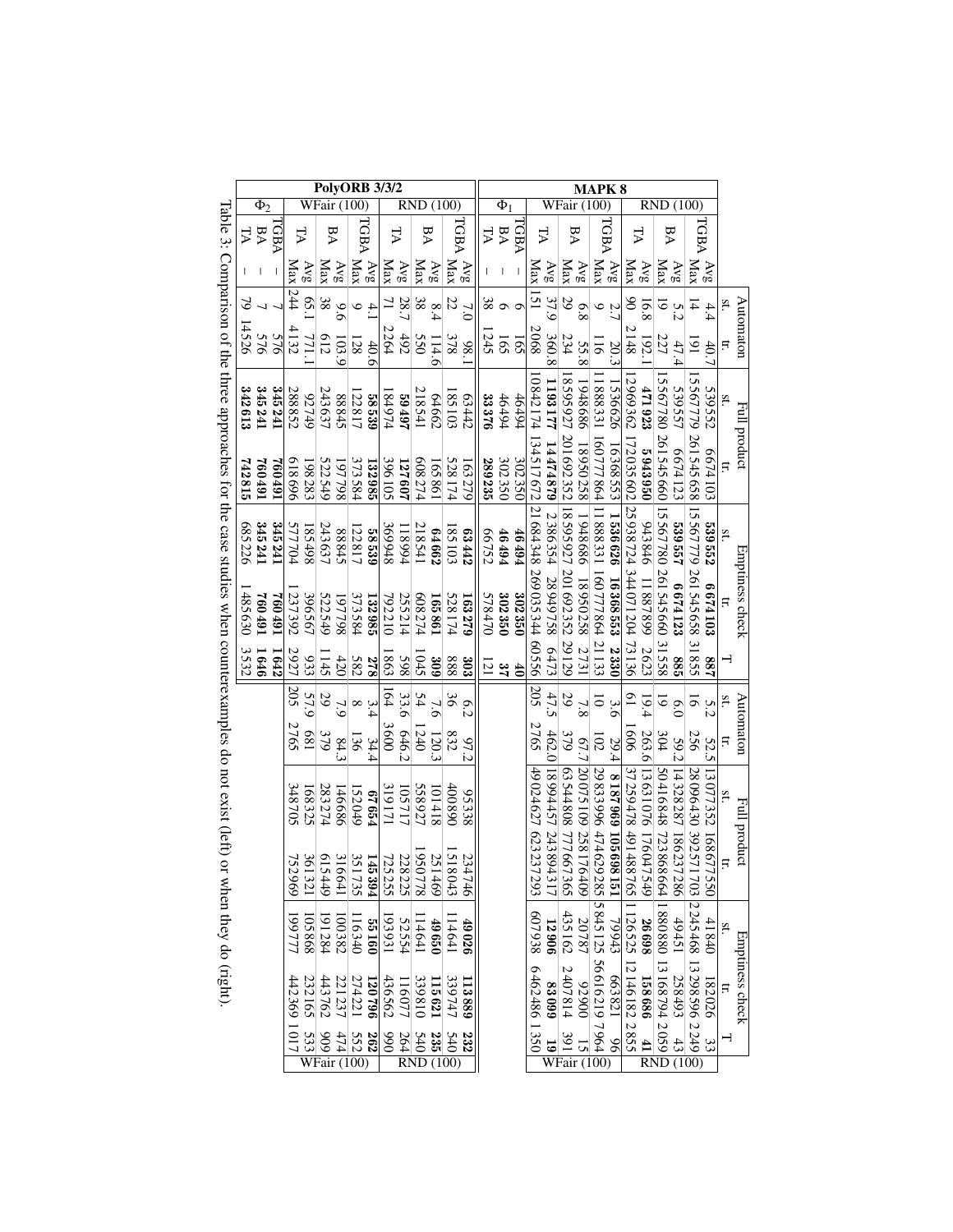## 4 Discussion

Although the state space of cases studies can be very different from random state spaces [17], a first look at our results confirms two facts already observed by Geldenhuys and Hansen using random state spaces [8]: (1) although the TA constructed from properties are usually a lot larger than BA, the average size of the full product is smaller thanks to the more deterministic nature of the TA. (2) For violated properties, the TA approach explores less states and transitions on the average than the BA.

We complete this picture by showing run times, by separating verified properties from violated properties, and by also evaluating the TGBA approach.

On verified properties, the results are very straightforward to interpret: the BA are slightly worse than the TGBA because they have to be degeneralized. In fact, the average number of acceptance conditions needed in random formulæ (Table 1 and 3) is so close to 1 that the degeneralization barely changes the sizes of the automata. With weak-fairness formulæ (Table 2 and 3), the number of acceptance conditions is greater, so TGBA are favored over BA. Surprisingly, both TGBA and BA, although they are not tailored to *stuttering-insensitive* properties like TA, appear more effective to prove that a *stuttering-insensitive* property is verified. In the three tables, although the full product of the TA approach is smaller than the other approaches, it has to be explored twice (as explained in section 2.3): the emptiness-check consequently explores more states and transitions. This double exploration is not enough to explain the big runtime differences. Two other subtler implementation details contribute to the time difference:

– To synchronize a transition of a Kripke structure with a transition (or a state in case of stuttering) of a TA, we must compute the symmetric difference  $l(s) \oplus l(d)$ between the labels of the source and destination states. The same synchronization in the TGBA and BA approaches requires to know only the source label.

Computing these labels is a costly operation in CheckPN because Petri net marking are compressed in memory to save space. Although we implemented some (limited) caching to alleviate the number of such label computation, profiling measures revealed the TA approach was 3 times slower than the TGBA and BA approaches, but that labels where computed 9 times more.

– A second implementation difference, this time in favor of the TA approach, is that transitions of testing automata are labeled by elements of *K*, while transitions of TGBA and BA are labeled by elements of  $2^K$ . That means that once  $l(s) \oplus l(d) \in K$ has been computed, we can use a hash table to immediately find matching transitions of the testing automaton. In the TGBA and BA implementations, we linearly scan the list of transitions of the property automaton until we find one compatible with  $l(s)$ . The BA and TGBA approaches could be improved by replacing each transition labeled by an element of  $2<sup>K</sup>$  by many transitions labeled by an elements of *K*, and then using a hash table, but we have not implemented it yet.

In an implementation where computing labels is cheap, the run time should be proportional to the number of transitions explored by the emptiness check, so it is important not to consider only the run time provided by our experiments.

On violated properties, it is harder to interpret these tables because the emptiness check will return as soon as it finds a counterexample. Changing the order in which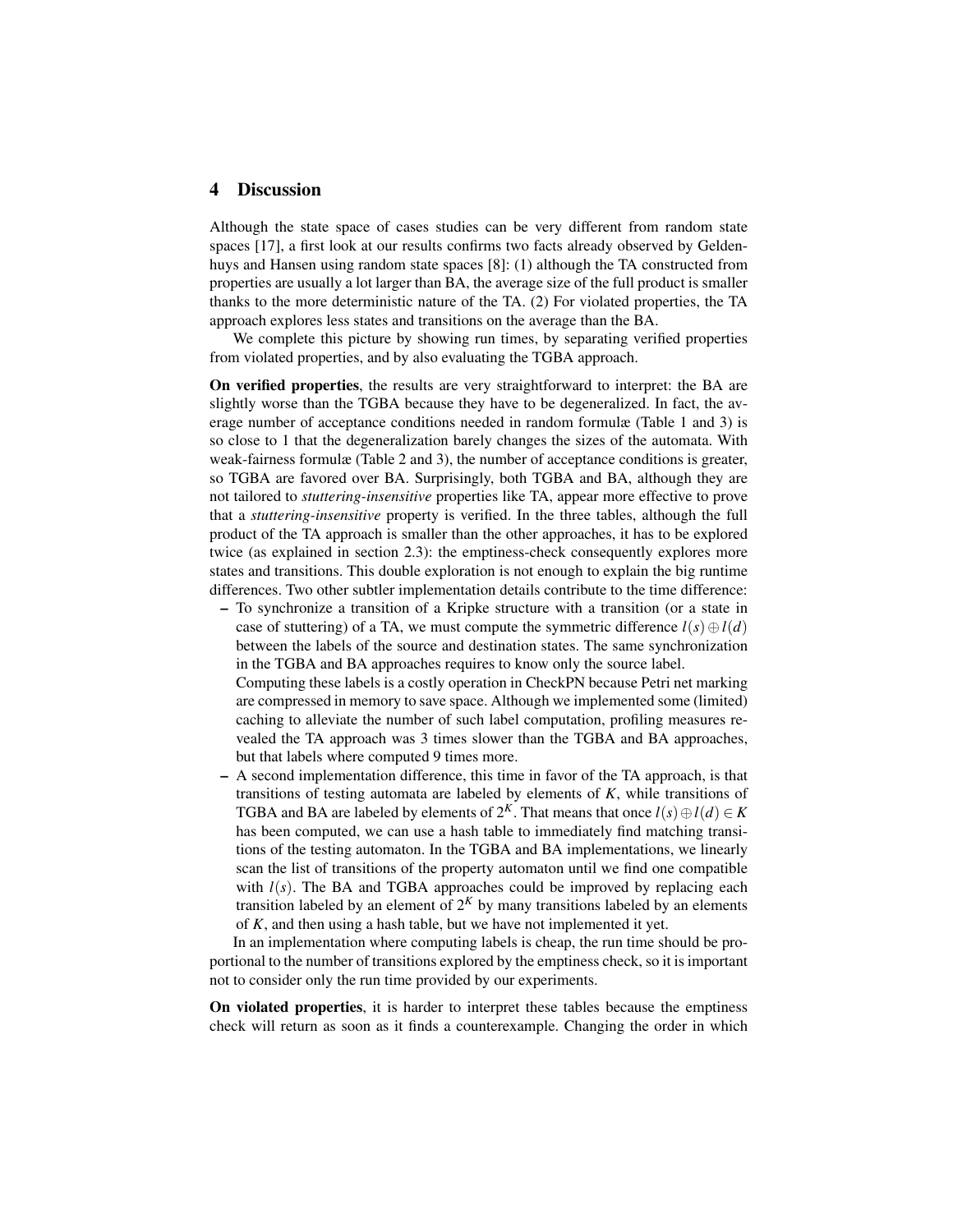non-deterministic transitions of the property automaton are iterated is enough to change the number of states and transitions to be explored before a counterexample is found: in the best case the transition order will lead the emptiness check straight to an accepting cycle; in the worst case, the algorithm will explore the whole product until it finally finds an accepting cycle. Although the emptiness check algorithms for the three approaches share the same routines to explore the automaton, they are all applied to different kinds of property automata, and thus provide different transition orders.

This ordering luckiness explains why the BA approach sometimes outperforms the TGBA approach: one very bad case is enough to bias the average case. For instance this occurred on the Philo8 model with random formulæ: the worst TGBA case explored 4 times more transitions than the BA case, although the full product was twice smaller.

We believe that the TA, since they are more deterministic, are less sensible to this ordering. They also explore a smaller state space on the average. This smaller exploration is not always tied a good runtime because of the extra computation of labels discussed previously. Again, looking at the average number of transition explored by the emptiness check indicates that the TA approach would outperform the others if the computation of labels was cheap.

Finally in all of our experiments the TA approach has always found the counterexample in the first pass of the emptiness check algorithm. This supports Geldenhuys and Hansen's claim that the second pass was seldom needed for debugging (less than 0.005% of the cases in their experiments [8]).

## 5 Conclusion

Geldenhuys and Hansen have evaluated the performance of the BA and TA approaches with small random Kripke structures checked against LTL formulæ taken from the literature [8]. In this work, we have completed their experiments by using actual models and different kinds of formulæ (random formulæ not trivially verifiable, random formulæ expressing weak-fairness formulæ, and a couple of real formulæ), by evaluating the TGBA approach, and by distinguishing violated formulæ and verified formulæ in the benchmark.

For verified formulæ, we found that the state space reduction achieved by the TA approach was not enough to compensate for the two-pass emptiness check this approach requires. It is therefore better to use the TGBA approach to prove that a *stutteringinsensitive* formula is verified and TA approach in an earlier "debugging phase".

When the formulæ are violated, the TA approach usually processes less transitions than the BA approach and TGBA to find a counterexample. This approach should therefore be a valuable help to debug models (i.e. when counterexamples are *expected*). This is especially true on random formulæ. With weak-fairness formulæ, generalized automata are advantaged and are able to beat the TA on the average in 3 of our 6 examples (Philo8, Ring6, PolyORB 3/2/2).

Future work We plan to combine the ideas of TA and TGBA approaches. We believe it would be interesting to have testing automata with transition-based generalized acceptance conditions. We think the LTL translation algorithm we use to produce TGBAs could be adjusted to product such automata directly.